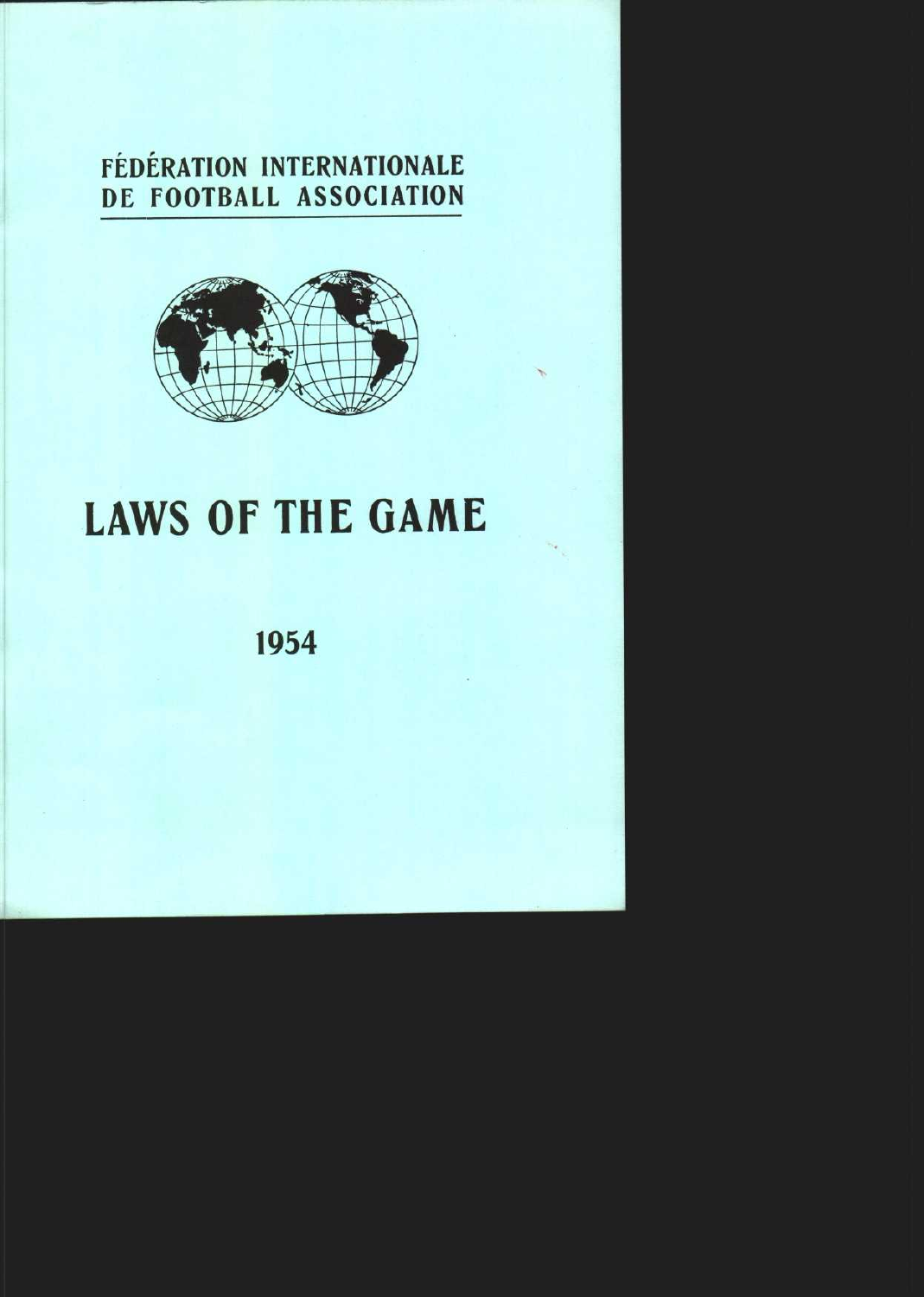## LAWS OF THE GAME

### **Contents**

|  | Law $1.$ - The field of play $\ldots$ $\ldots$ $\ldots$ |  |  |                |  |                            | 3  |
|--|---------------------------------------------------------|--|--|----------------|--|----------------------------|----|
|  |                                                         |  |  |                |  |                            | 5  |
|  | Law $3.$ - Number of players $\ldots$ .                 |  |  |                |  | $\mathcal{L}^{\text{max}}$ | 5  |
|  | Law $4.$ - Players' equipment                           |  |  |                |  |                            | 5  |
|  | Law $5. -$ Referees                                     |  |  |                |  |                            | 6  |
|  | Law $6.$ - Linesmen                                     |  |  |                |  |                            | 7  |
|  | Law $7.$ — Duration of the game $\cdot \cdot \cdot$     |  |  |                |  |                            | 7  |
|  | Law $8.$ - The start of play                            |  |  |                |  |                            | 7  |
|  | Law $9.$ - Ball in and out of play                      |  |  |                |  |                            | 8  |
|  | Law 10. — Method of scoring $\cdots$ $\cdots$ $\cdots$  |  |  |                |  |                            |    |
|  | Law 11. $\sim$ Off-side 9                               |  |  |                |  |                            |    |
|  | Law $12.$ - Fouls and misconduct                        |  |  |                |  |                            | 10 |
|  | Law 13. -- Free-kick (direct and indirect) $\ldots$     |  |  |                |  |                            | 11 |
|  | Law $14.$ - Penalty-kick $\ldots$ $\ldots$ $\ldots$     |  |  |                |  |                            | 12 |
|  | Law 15. $\frac{15}{10}$ Throw-in                        |  |  |                |  |                            | 13 |
|  | Law $16. -$ Goal-kick                                   |  |  |                |  |                            | 13 |
|  | Law $17.$ $-$ Corner-kick $.$                           |  |  | <b>Service</b> |  |                            | 14 |
|  |                                                         |  |  |                |  |                            |    |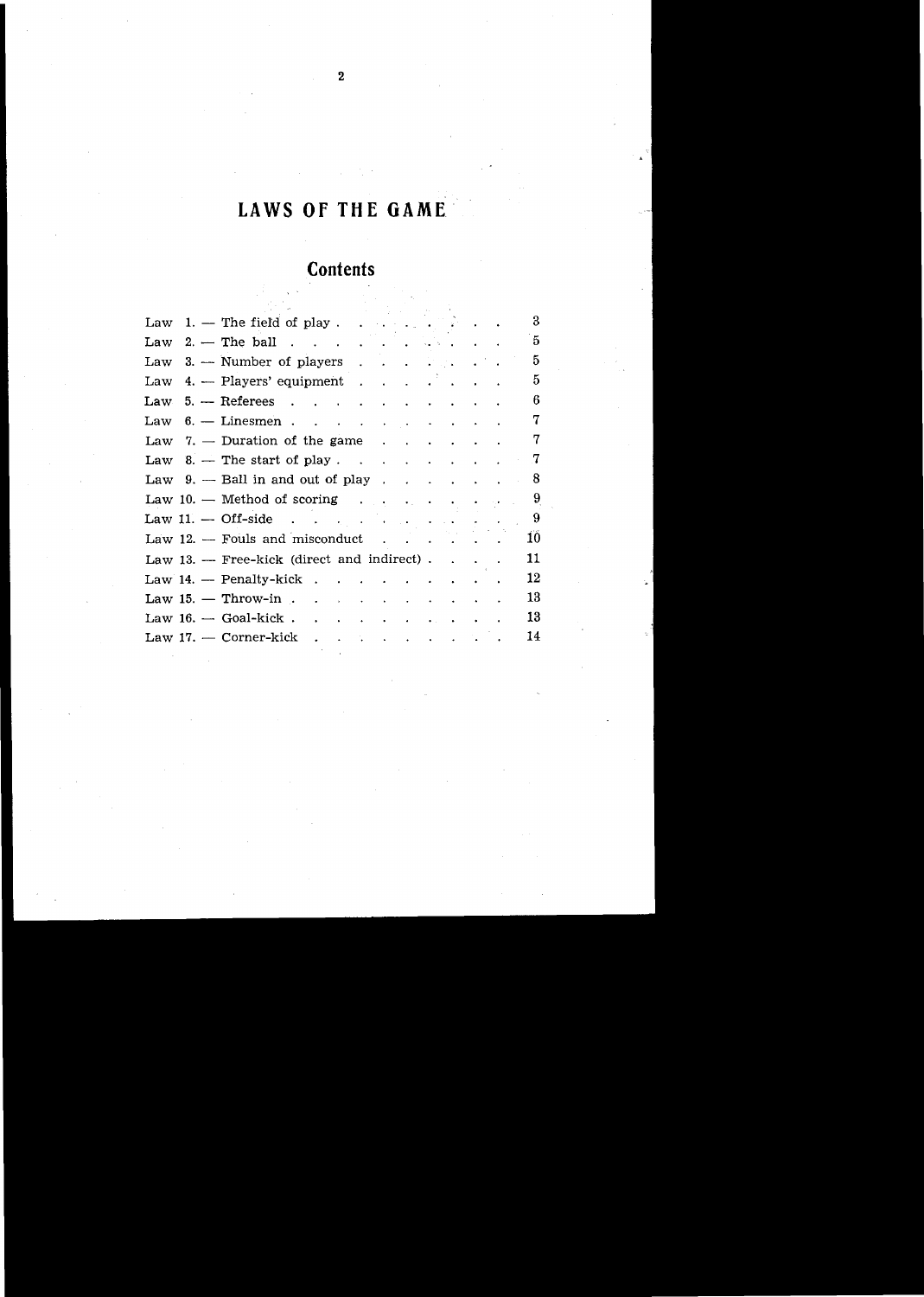

The Field of Play and appurtenances shall be as shown in the following plan:



(1) Dimensions. The field of play shall be rectangular, its length being not more than 130 yards nor less than 100 yards and its breadth not more than 100 yards nor less than 50 yards. (In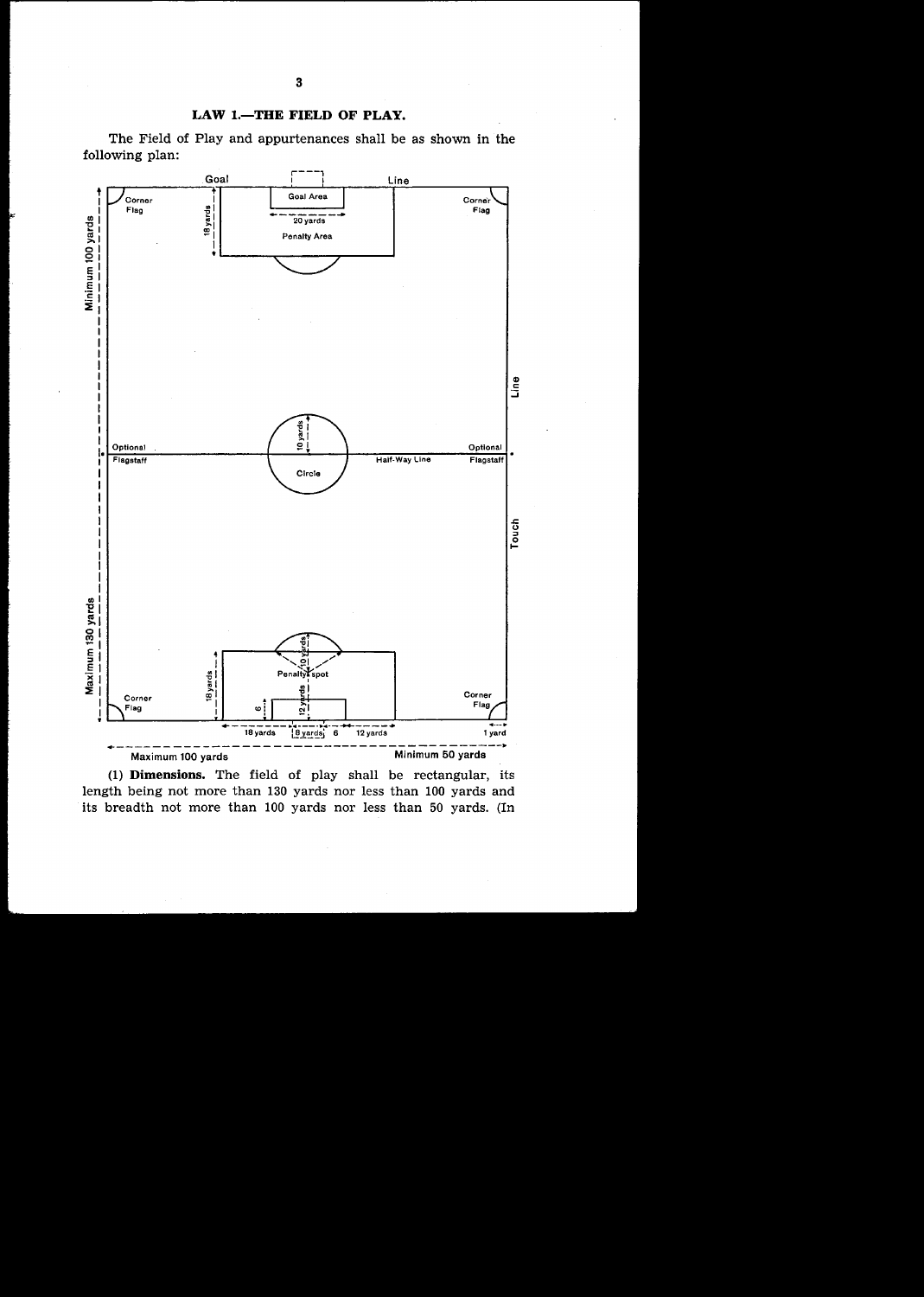International Matches the length shall be not more than 120 yards nor less than 110 yards and the breadth not more than 80 yards nor less than 70 yards.) The length shall in all cases exceed the breadth.

(2) Marking. The field of play shall be marked with distinctive lines not more than <sup>5</sup> inches in width, not by a V-shaped rut, in accordance with the plan, the longer boundary lines being called the touch-lines and the shorter the goal-lines . A flag on <sup>a</sup> post not less than 5 ft . high and having a non-pointed top, shall be placed at each corner ; a similar flag-post may be placed opposite the halfway line on each side of the field of play, not less than one yard out-side the touch-line . A half-way line shall be marked out across the field of play. The centre of the field of play shall be indicated by a suitable mark and a circle with a 10 yards radius shall be marked round it.

(3) The Goal-Area. At each end of the field of play two lines shall be drawn at right angles to the goal-line, 6 yards from each goal-post. These shall extend into the field of play for a distance of 6 yards and shall be joined by a line drawn parallel with the goal-line. Each of the spaces enclosed by these lines and the goalline shall be called a goal-area.

(4) The Penalty-Area . At each end of the field of play two lines shall be drawn at right angles to the goal-line, 18 yards from each goal-post. These shall extend into the field of play for a distance of 18 yards and shall be joined by a line drawn parallel with the goal-line. Each of the spaces enclosed by these lines and the goal-line shall be called <sup>a</sup> penalty-area. A suitable mark shall be made within each penalty-area, <sup>12</sup> yards from the midpoint of the goal-line, measured along an undrawn line at right angles thereto. These shall be the penalty-kick marks. From each penalty-kick mark an arc of a circle, having a radius of 10 yards, shall be drawn outside the penalty-area

(5) Corner-Area. From each corner-flag post a quarter circle, having a radius of <sup>1</sup> yard, shall be drawn inside the field of play.

(6) The Goals shall be placed on the centre of each goal-line and shall consist of two upright posts, equi-distant from the cornerflags and 8 yards apart (inside measurement), joined by a horizontal cross-bar the lower edge of which shall be <sup>8</sup> ft . from the ground. The width and depth of the goal-posts and the width and depth of the cross-bars shall not exceed <sup>5</sup> in.

Nets may be attached to the posts, cross-bars and ground behind the goals. They should be appropriately supported and be so placed as to allow the goalkeeper ample room.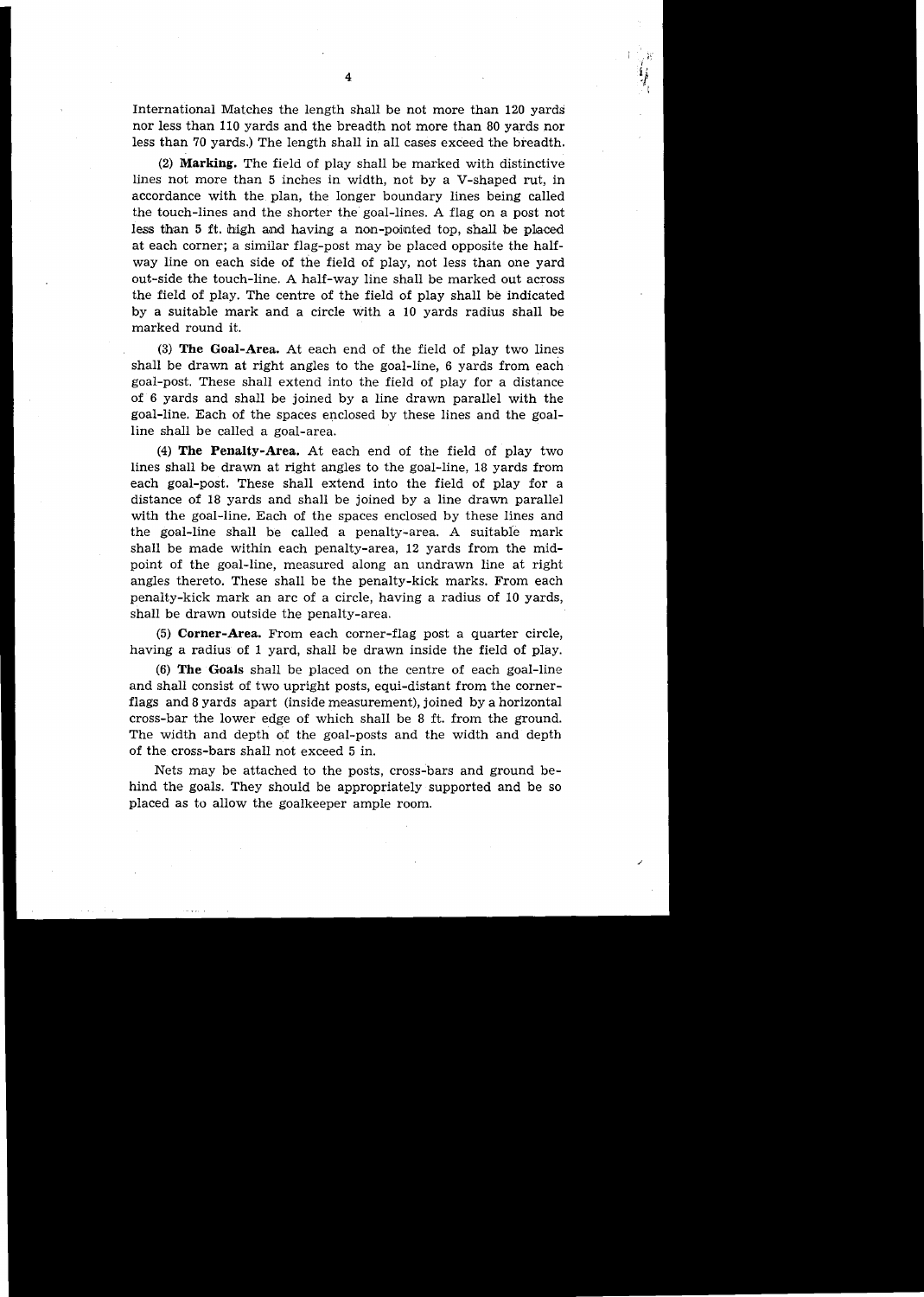#### Law 2.-THE BALL.

The ball shall be spherical; the outer casing shall be of leather and no material shall be used in its construction which might prove dangerous to the players. The circumference of the ball shall not be more than <sup>28</sup> inches nor less than <sup>27</sup> inches. The weight of the ball at the start of the game shall not be more than <sup>16</sup> oz. nor less than 14 oz. and it shall not be changed during the game unless authorized by the Referee.

#### Law 3.-NUMBER OF PLAYERS.

The game shall be played by two teams, each consisting of not more than eleven players, one of whom shall be the goalkepper. One of the other players may change places with the goalkeeper during the match provided notice be given to the Referee before such change is made. Except in a match played under the Rules of a Competition, substitutes may be allowed to replace players receiving injuries during a game, subject to this arrangement being agreed upon by both teams before the start of a match. (An International Match in which one of the four British Associations is playing is deemed a match under the rules of a Competition.)

Punishment. If, without notifying the referee, a player changes to goalkeeper during the game, and then handles the ball within the penalty-area, a penalty-kick shall be awarded. Any player leav ing the field during the progress of the game (except through accident) without the consent of the Referee shall be deemed guilty of ungentlemanly conduct.

#### LAW 4.-PLAYERS' EQUIPMENT.

A player shall not wear anything which is dangerous to another player. Boots must conform to the following standard; all bars and studs must be made of leather or soft rubber; nails shall be driven in flush with the leather or rubber; bars shall be transverse and flat, not less than half-an-inch in width, and they shall extend for the total width of the boot and be rounded at the corners; studs shall be round in plan and not less than half-an-inch in diameter; combined studs and bars may be worn provided the whole conforms to the general requirements of this Law; neither bars nor studs on the soles or heels shall project more than threequartersof-an-inch . Other than the small metal seating for the screw type of stud, no metal plates, even though covered with leather or rubber, shall be worn.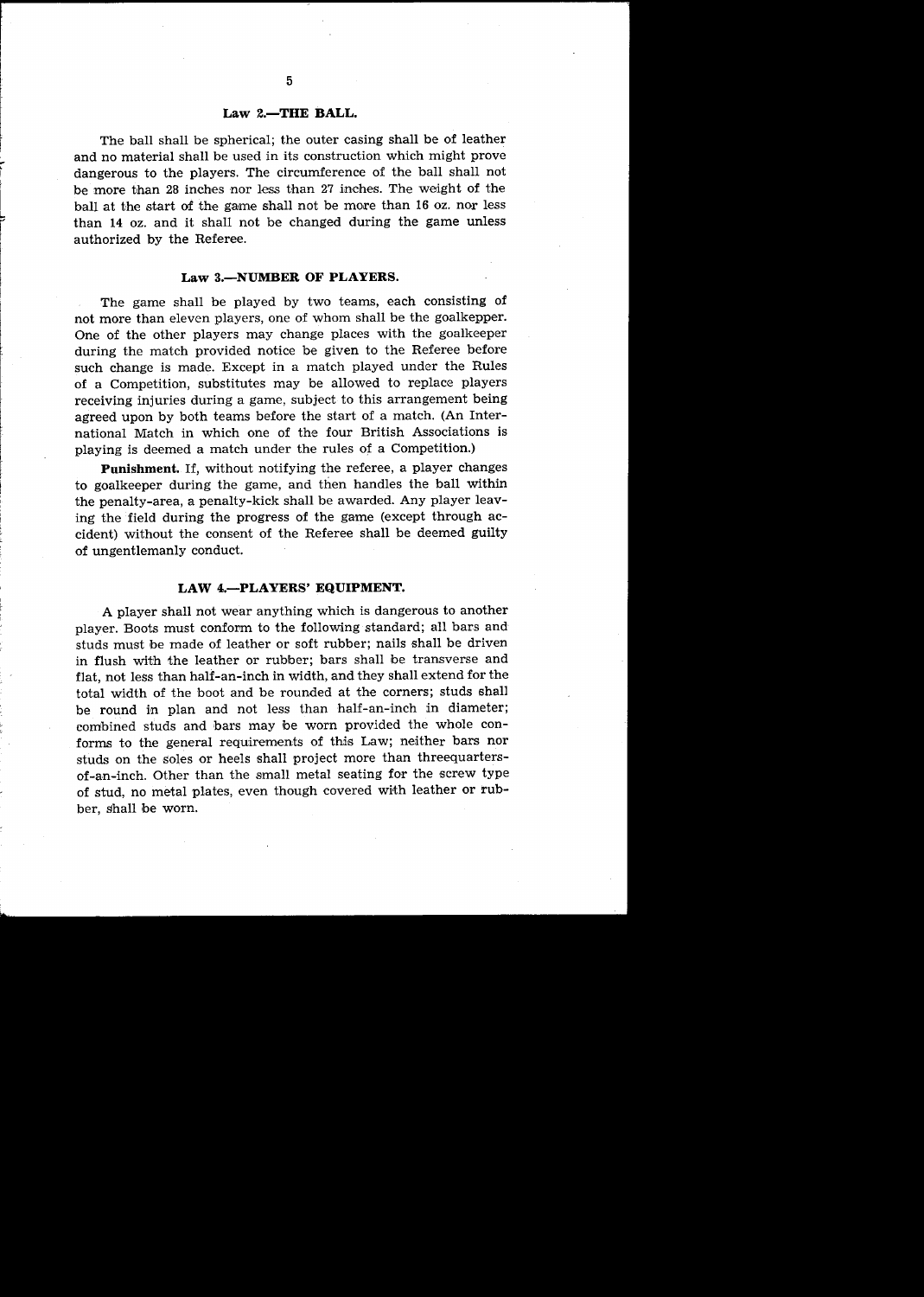(N.B.-The usual equipment of a player consists of a jersey or shirt, short trousers, stockings and boots. A goalkeeper must wear colours which distinguish him from the other players.)

Punishment. For any infringement of this Law, the player at fault shall be sent off the field of play temporarily. He shall not return without first reporting to the Referee, who shall satisfy himself that the player's equipment is in order; the player shall only reenter the game at <sup>a</sup> moment when the ball has ceased to be in play.

#### LAW 5.-REFEREES.

A Referee shall be appointed to officiate in each game. He shall:

(a) Enforce the Laws and decide any disputed point. His decision on points of fact connected with the play shall be final so far as the result of the game is concerned. His jurisdiction begins from the time he signals for the kick-off, and his power of penalising shall extend to offences committed when play has been temporarily suspended, or when the ball is out of play. He shall, however, refrain from penalising in cases where he is satisfied that by doing so he would be giving an advantage to the offending team.

(b) Keep a record of the game; act as timekeeper and allow the full or agreed time, adding thereto all time lost through accident or other cause.

(c) Have discretionary power to stop the game for any infringement of the Laws and to suspend or terminate the game whenever, by reason of the elements, interference by spectators, or other cause, he deems such stoppage necessary .

In such a case he shall report the matter to the affiliated National Association under whose jurisdiction the game was played, within two days (Sundays not included) . Reports will be deemed to be made when received in the ordinary course of post.

(d) Have discretionary power, from the time he enters the field of play, to caution any player guilty of misconduct or ungentlemanly behaviour and, if he persists, to suspend him from further participation in the game.

In such cases the Referee shall send the name of the offender to the affiliated National Association concerned, within two days after the occurrence (Sundays not included). Reports will be deemed to be made when received in the ordinary course of post.

(e) Allow no person other than the players and linesmen to enter the field of play without his permission.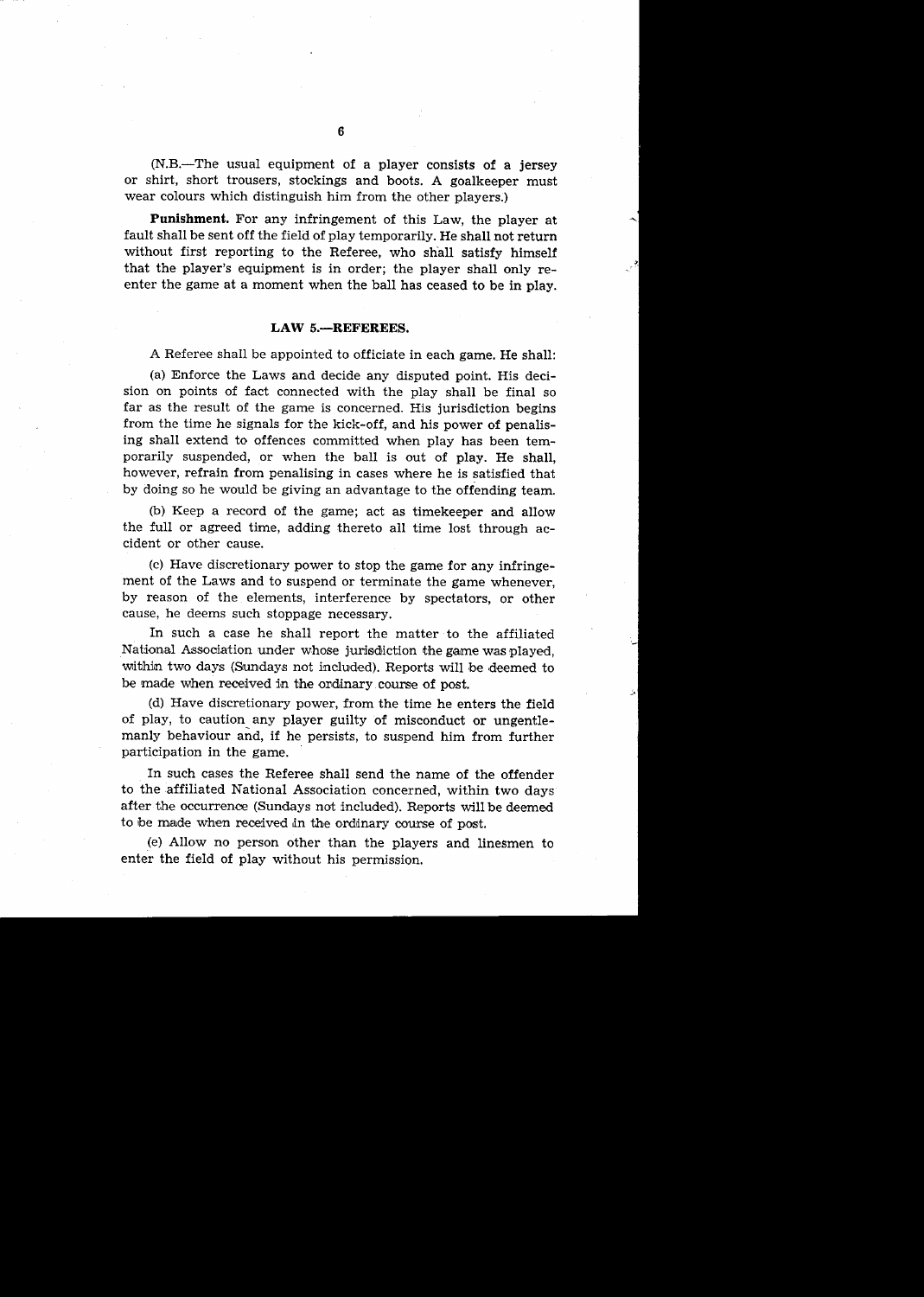(f) Stop the game if, in his opinion, a player has been seriously injured; have the player removed as soon as possible from the field of play, and immediately resume the game. If a player is slightly injured, the game shall not be stopped until the ball has ceased to be in play. A player who is able to go to the touch or goal-line for attention of any kind, shall not be treated on the field of play.

(g) Have discretionary power to suspend from further participation in the game, without previous caution, a player guilty of violent conduct.

(h) Signal for recommencement of the game after all stoppages.

(i) Decide that the ball provided for a match meets with the . requirements of Law 2.

#### LAW 6.-LINESMEN.

Two Linesmen shall be appointed, whose duty (subject to the decision of the Referee) shall be to indicate when the ball is out of play and which side is entitled to the corner-kick, goal-kick or throw-in. They shall also assist the Referee to control the game in accordance with the Laws. In the event of undue interference or improper conduct by a Linesman, the Referee shall dispense with his services and arrange for a substitute to be appointed. (The matter shall be reported by the Referee to the National or Affiliated Association having jurisdiction over the offending Linesman.) The Linesmen should be equipped with flags by the Club on whose ground the match is played.

#### LAW 7.--DURATION OF THE GAME.

The duration of the game shall be two equal periods of 45minutes, unless otherwise mutually agreed upon, subject to the following: (a) Allowance shall be made in either period for all time lost through accident or other cause, the amount of which shall be a matter for the discretion of the Referee; (b) Time shall be extended to permit of a penalty-kick being taken at or after the expiration of the normal period in either half.

At half-time the interval shall not exceed five minutes except by the consent of the Referee.

#### LAW 8.-THE START OF PLAY.

(a) At the beginning of the game, choice of ends and the kickoff shall be decided by the toss of <sup>a</sup> coin. The team winning the toss shall have the option of choice of ends or the kick-off.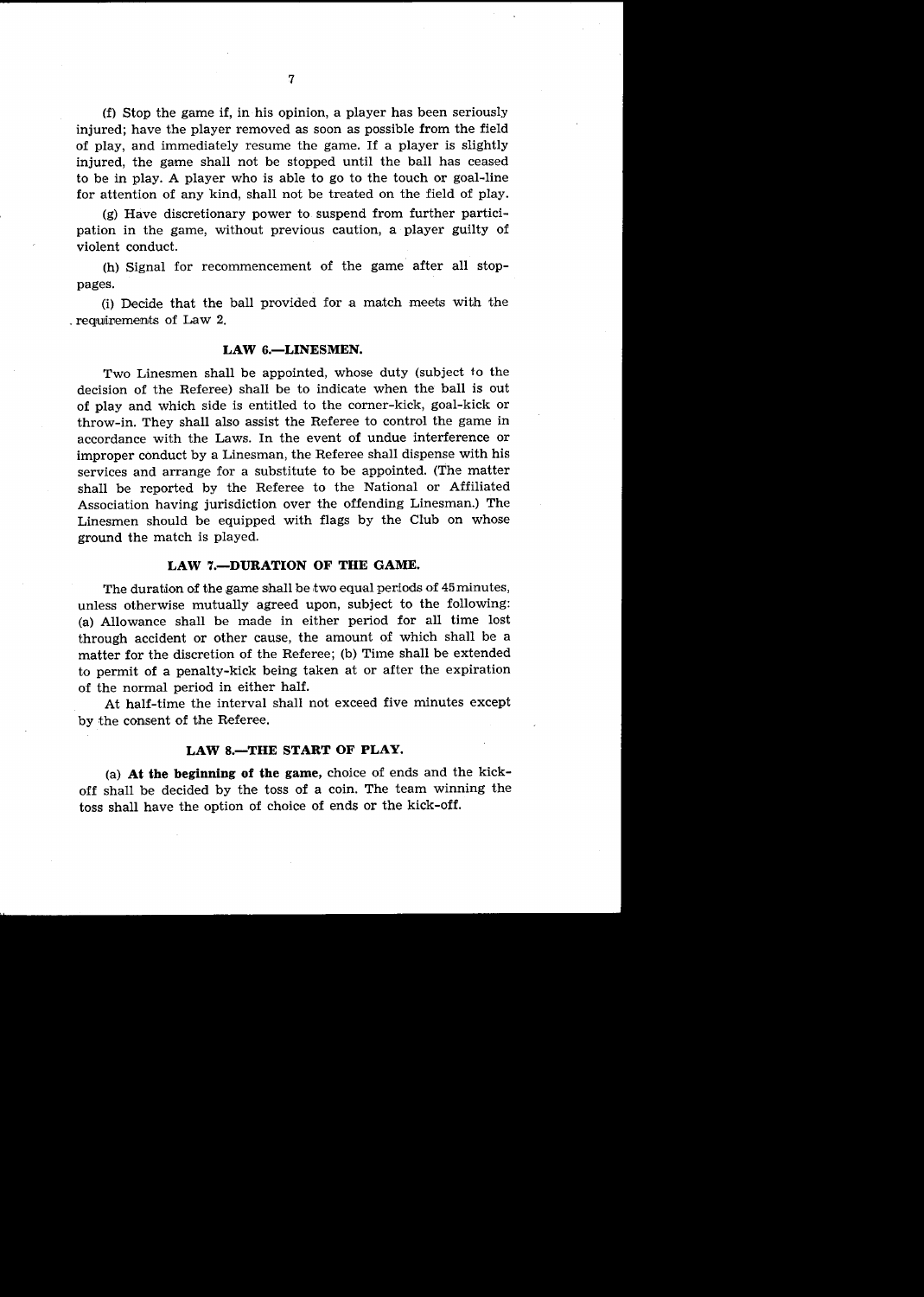The Referee, having given a signal, the game shall be started by a player taking a place-kick (i.e. a kick at the ball while it is stationary on the ground in the centre of the field of play) into his opponents' half of the field of play. Every player shall be in his own half of the field and every player of the team opposing that of the kicker shall remain not less than 10 yards from the ball until it is kicked-off; it shall not be deemed in play until it has travelled the distance of its own circumference . The kicker shall not play the ball a second time until it has been played or touched by another player.

(b) After a goal has been scored, the game shall be restarted in like manner by a player of the team losing the goal.

 $(c)$  **After half-time;** when restarting after half-time, ends shall be changed and the kick-off shall be taken by a player of the opposite team to that of the player who started the game.

Punishment. For any infringement of this Law, the kick-off shall be retaken, except in the case of the kicker playing the ball again before it has been touched or played by another player; for this offence, an indirect free-kick shall be taken by a player of the opposing team from the place where the infringement occurred . A goal shall not be scored direct from a kick-off.

(d) After any other temporary suspension; when restarting the game after <sup>a</sup> temporary suspension of play from any cause not mentioned elsewhere in these Laws, provided that immediately prior to the suspension the ball has not passed over the touch or goal-lines, the Referee shall drop the ball at the place where it was when play was suspended and it shall be deemed in play when it has touched the ground; if, however, it goes over the touch or goal-lines after it has been dropped by the Referee, but before it is touched by <sup>a</sup> player, the Referee shall again drop it . A player shall not play the ball until it has touched the ground. If this section of the Law is not complied with the Referee shall again drop the ball.

#### LAW 9.-BALL IN AND OUT OF PLAY.

The ball is out of play:

(a) When it has wholly crossed the goal-line or touch-line, whether on the ground or in the air.

(b) When the game has been stopped by the Referee.

The ball is in play at all other times from the start of the match to the finish, including: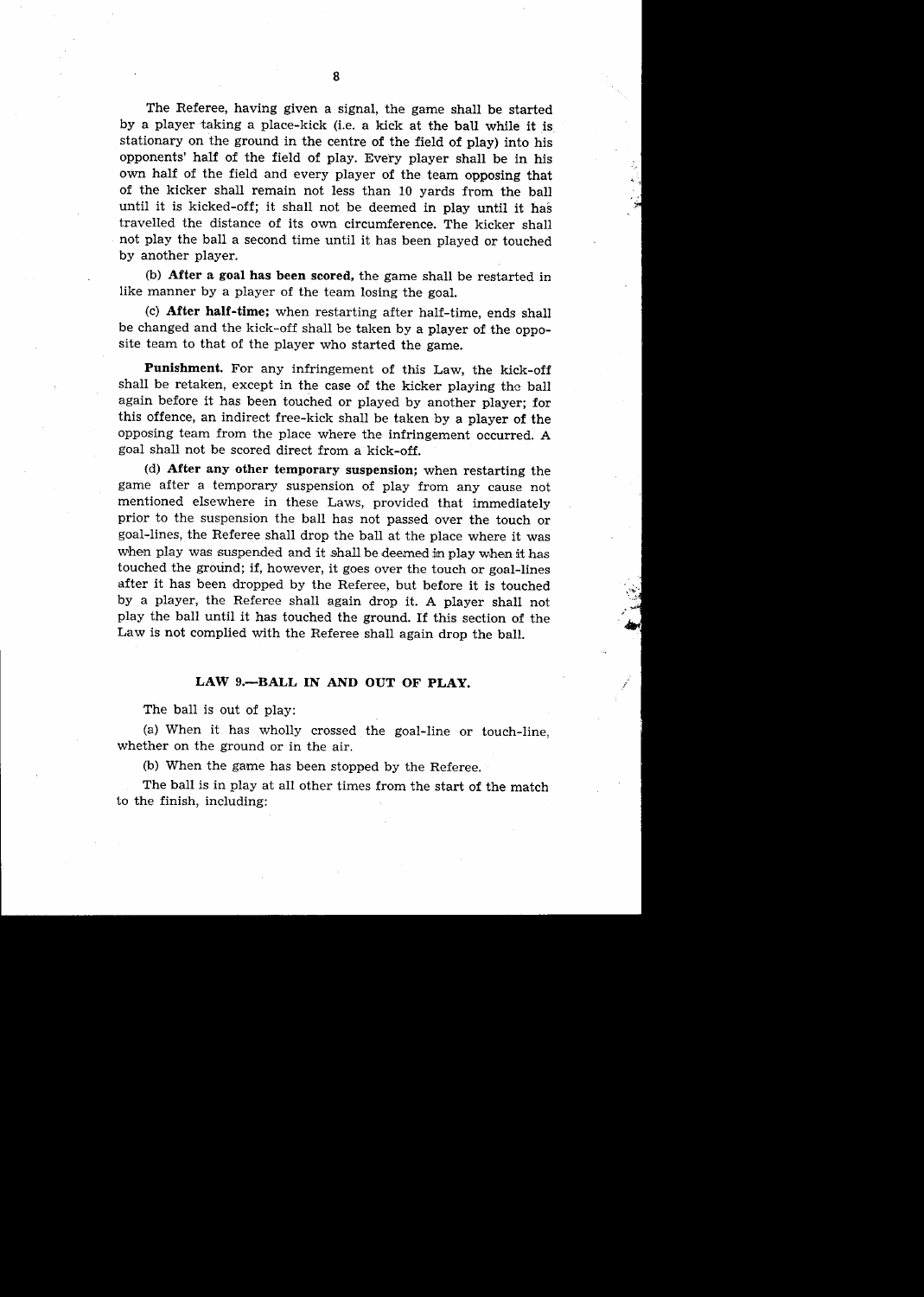(a) If it rebounds from a goal-post, cross-bar or corner flag post into the field of play.

(b) If it rebounds off either the Referee or Linesmen when they are in the field of play.

(c) .In the event of a supposed infringement of the Laws, until a decision is given.

#### LAW 10.-METHOD OF SCORING.

Except as otherwise provided by these Laws, a goal is scored when the whole of the ball has passed over the goal-line, between the goal-posts and under the cross-bar, provided it has not been thrown, carried or propelled by hand or arm, by a player of the attacking side. Should the cross-bar become displaced for any reason during the game, and the ball cross the goal-line at a point which, in the opinion of the Referee, is below where the cross-bar should have been, he shall award a goal.

The team scoring the greater number of goals during a game shall be the winner; if no goals, or an equal number of goals are scored the game shall be termed a «draw».

#### LAW 11.-OFF-SIDE.

A player is off-side if he is nearer his opponents' goal-line than the ball at the moment the ball is played unless:

(a) He is in his own half of the field of play.

(b) There are two of his opponents nearer to their own goalline than he is.

(c) The ball last touched an opponent or was last played by him.

(d) He receives the ball direct from a goal-kick, a corner-kick, a throw-in, or when it is dropped by the Referee.

Punishment. For an infringement of this Law, an indirect freekick shall be taken by a player of the opposing team, from the place where the infringement occurred.

A player in an off-side position shall not be penalised unless, in the opinion of the Referee, he is interfering with the play or with an opponent, or is seeking to gain an advantage by being in an off-side position.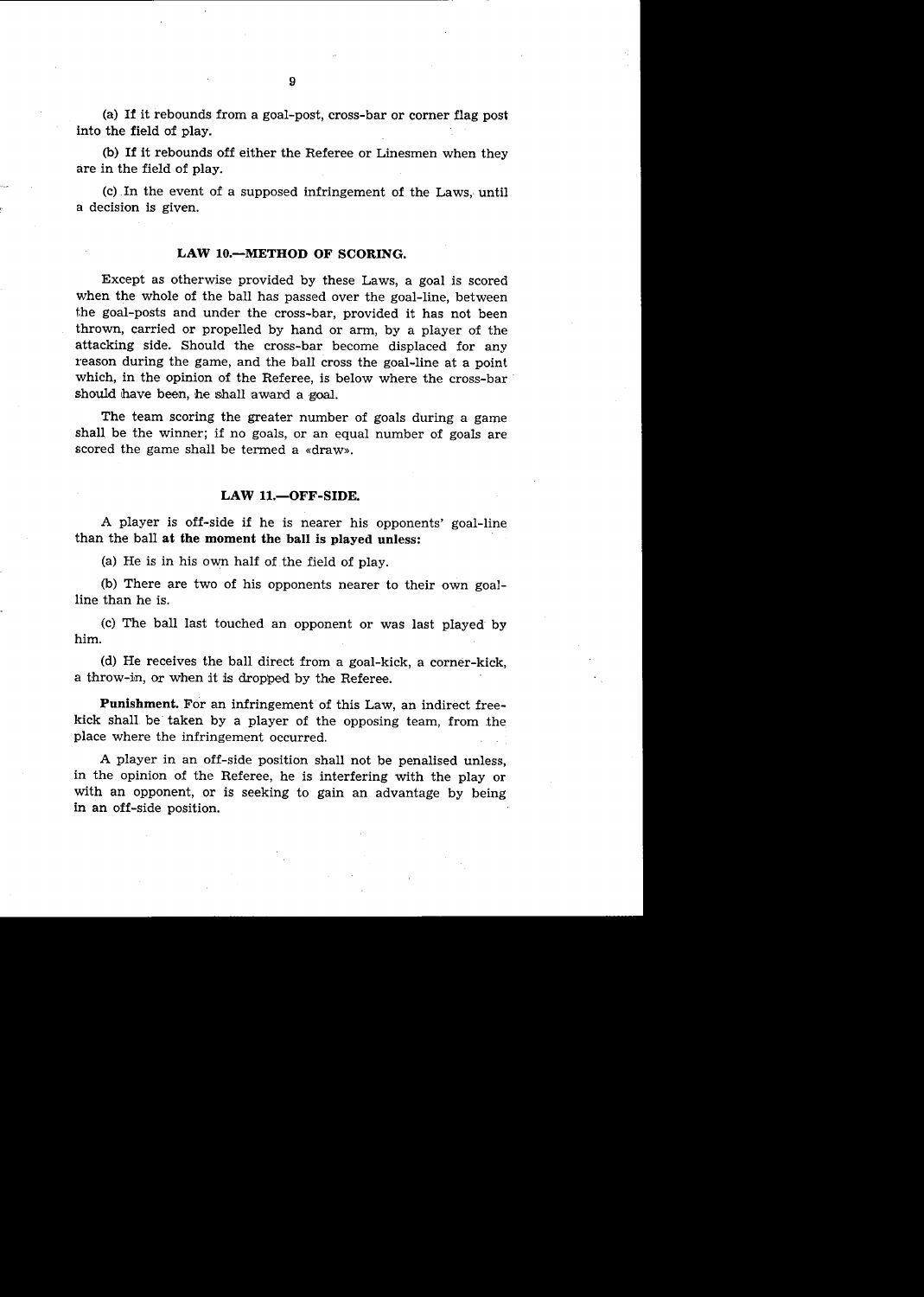#### LAW 12~FOULS AND MISCONDUCT.

(1) A player who intentionally commits any of the following nine offences :

(a) kicks or attemps to kick an opponent;

(b) trips an opponent, i.e. throwing or attempting to throw him by the use of the legs or by stooping in front of or behind him;

(c) jumps at an opponent;

(d) charges an opponent in a violent or dangerous manner;

(e) charges an opponent from behind unless the latter be obstructing;

(f) strikes or attempts to strike an opponent;

(g) holds an opponent with his hand or any part of his arm;

(h) pushes an opponent with his hand or any part of his arm;

(i) handles the ball, i.e. carries, strikes or propels the ball with his hand or arm. (This does not apply to the goalkeeper within his own penalty area);

shall be penalised by the award of a direct free-kick to be taken by the opposing side from the place where the offence occurred.

Should a player of the defending side intentionally commit one of the above nine offences within the penalty area he shall be penalised by a **penalty-kick**.

A penalty-kick can be awarded irrespective of the position of the ball, if in play, at the time an offence within the penalty-area is committed.

(2) A player committing any of the five following offences :

<sup>1</sup> . playing in a manner considered by the Referee to be dangerous, <sup>e</sup> . g. attempting to kick the ball while held by the goalkeeper;

2. charging fairly, i.e., with the shoulder, when the ball is not within playing distance of the players concerned and they are definitely not trying to play it;

3. when not playing the ball, intentionally obstructing an opponent, i. e. running between the opponent and the ball, or interposing the body so as to form an obstacle to an opponent;

4. charging the goalkeeper except when he  $-$ 

(a) is holding the ball;

(b) is obstructing an opponent;

(c) has passed outside his goal-area ;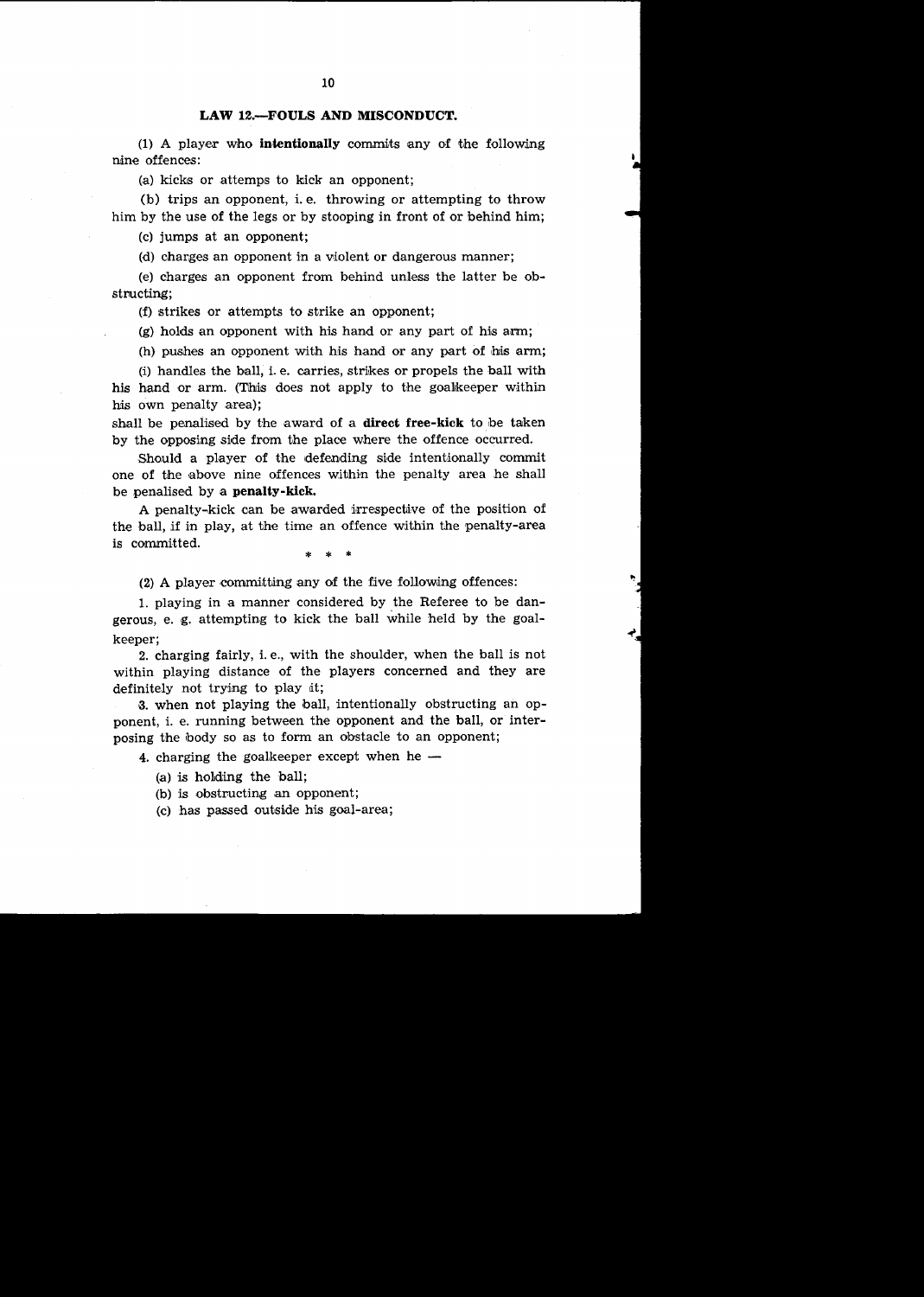5. when playing as goalkeeper, carrying the ball, i. e. taking more than four steps while holding the ball without bouncing it on the ground;

shall be penalised by the award of an indirect-free-kick to be taken by the opposing side from the place where the infringement occurred.

(3) A player shall be **cautioned** if:

(j) he enters the field of play to join or rejoin his team after the game has commenced without first having received a signal from the Referee showing him that he is in order to do so. (This clause is not applicable in the case of Law 4.) If the game has been stopped (to administer the caution) it shall be restarted by the Referee dropping the ball at the place where the infringement occurred, but if the player has committed a more important offence he shall be penalised according to that section of the Law infringed;

(k) he persistently infringes the Laws of the Game;

(1) he shows by word or action, dissent from any decision given by the Referee;

(m) he is guilty of ungentlemanly conduct.

For any of these three last offences, in addition to the caution an indirect free-kick shall also be awarded to the opposing side from the place where the offence occurred.

 $(4)$  A player shall be sent off the field of play:

(n) if he is guilty of violent conduct, i.e. using foul or abusive language, or if, in the opinion of the Referee, he is guilty of serious foul play;

(o) if he persists in misconduct after having received a caution.

If play be stopped by reason of a player being ordered from the field for an offence without <sup>a</sup> separate breach of the Law having been committed, the game shall be resumed by an indirect free kick awarded to the opposing side from the place where the infringement occurred.

#### LAW 13.-FREE-KICK.

Free-kicks shall be classified under two heads: «Direct» (from which a goal can be scored direct against the offending side), and «Indirect» (from which a goal cannot be scored unless the ball has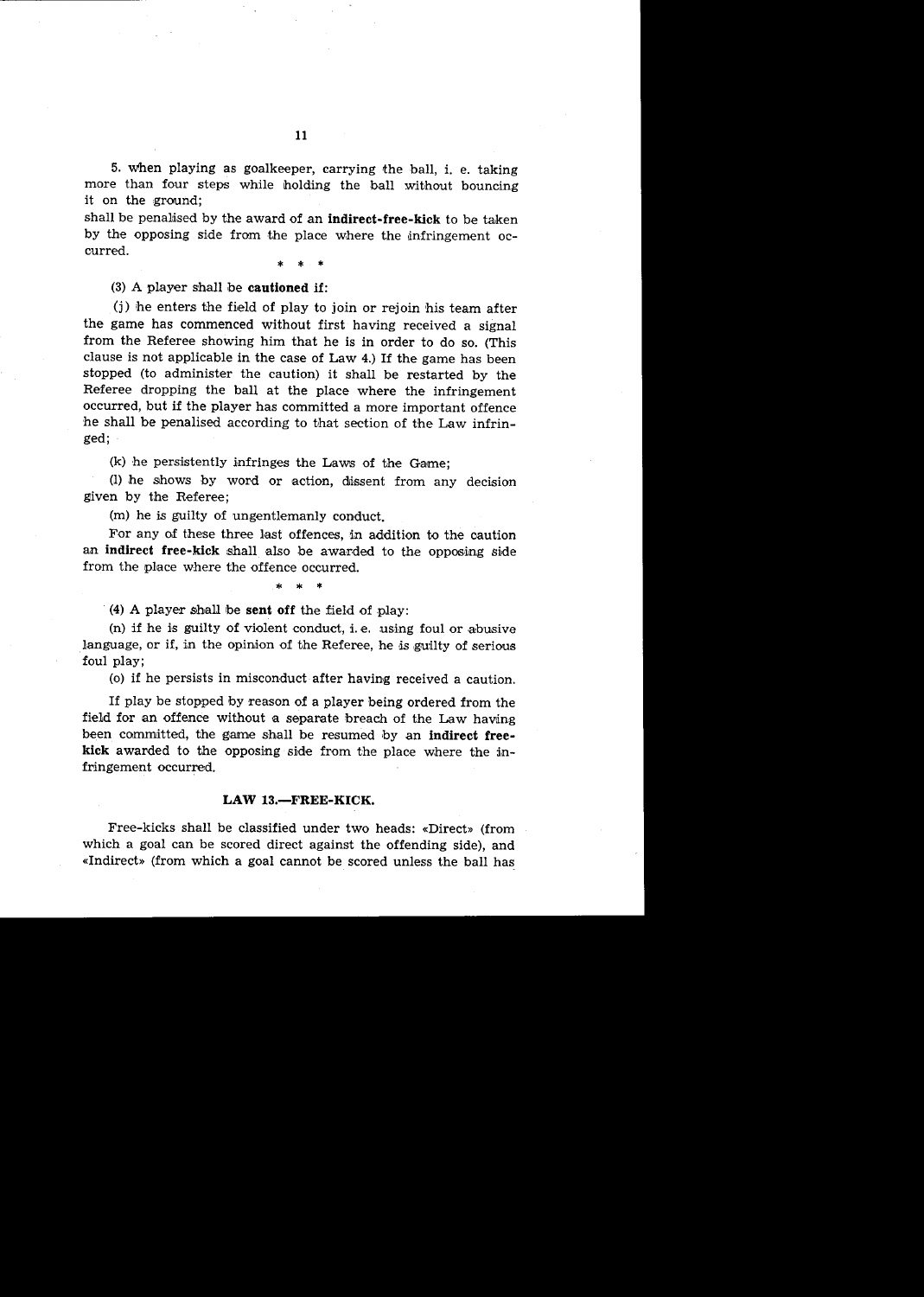been played or touched by a player other than the kicker before passing through the goal).

When a direct or indirect free-kick is being taken, <sup>a</sup> player of the opposite side shall not approach within 10 yards of the ball until it is in play, unless he be standing on his own goal-line, bet ween the goal-posts. If a player of the opposing team approaches within <sup>10</sup> yards before the kick is taken the Referee shall delay the taking of the kick until the Law is complied with. The ball shall not be deemed in play until it has travelled the distance of its own circumference. The ball must be stationary when the kick is taken, and after taking the kick, the kicker shall not play the ball a second time until it has been touched or played by another player. In the case of a free-kick being awarded to the defending side in the penalty-area, the goalkeeper shall not receive the ball into his hands in order that he may thereafter kick it into play ; the ball must be kicked direct into play beyond the penalty-area and if this part of the Law is not complied with the kick shall be retaken.

Punishment. If the kicker, after taking the free-kick, plays the ball a second time before it has been touched or played by another player an indirect free-kick shall be taken by a player of the opposing team from the spot where the infringement occurred.

#### LAW 14.-PENALTY-KICK.

A penalty-kick shall be taken from the penalty-mark and when it is being taken, all players, with the exception of the player taking the kick, and the opposing goalkeeper, shall be within the field of play, but outside the penalty-area, and at least 10 yards from the penalty-mark . The opposing goalkeeper must stand (without moving his feet) on his own goal-line, between the goalposts, until the ball is kicked. The player taking the kick must kick the ball forward; he shall not play the ball a second time until it has been touched or played by another player. The ball shall be deemed in play directly it is kicked <sup>i</sup> . e. travelled the distance of its circumference and a goal may be scored direct from such a penalty-kick. If the ball touches the goalkeeper before passing between the posts, when a penalty-kick is being taken at or after the expiration of half-time or full-time, it does not nullify a goal. If necessary, time of play shall be extended at half-time or full-time to allow a penalty-kick to be taken.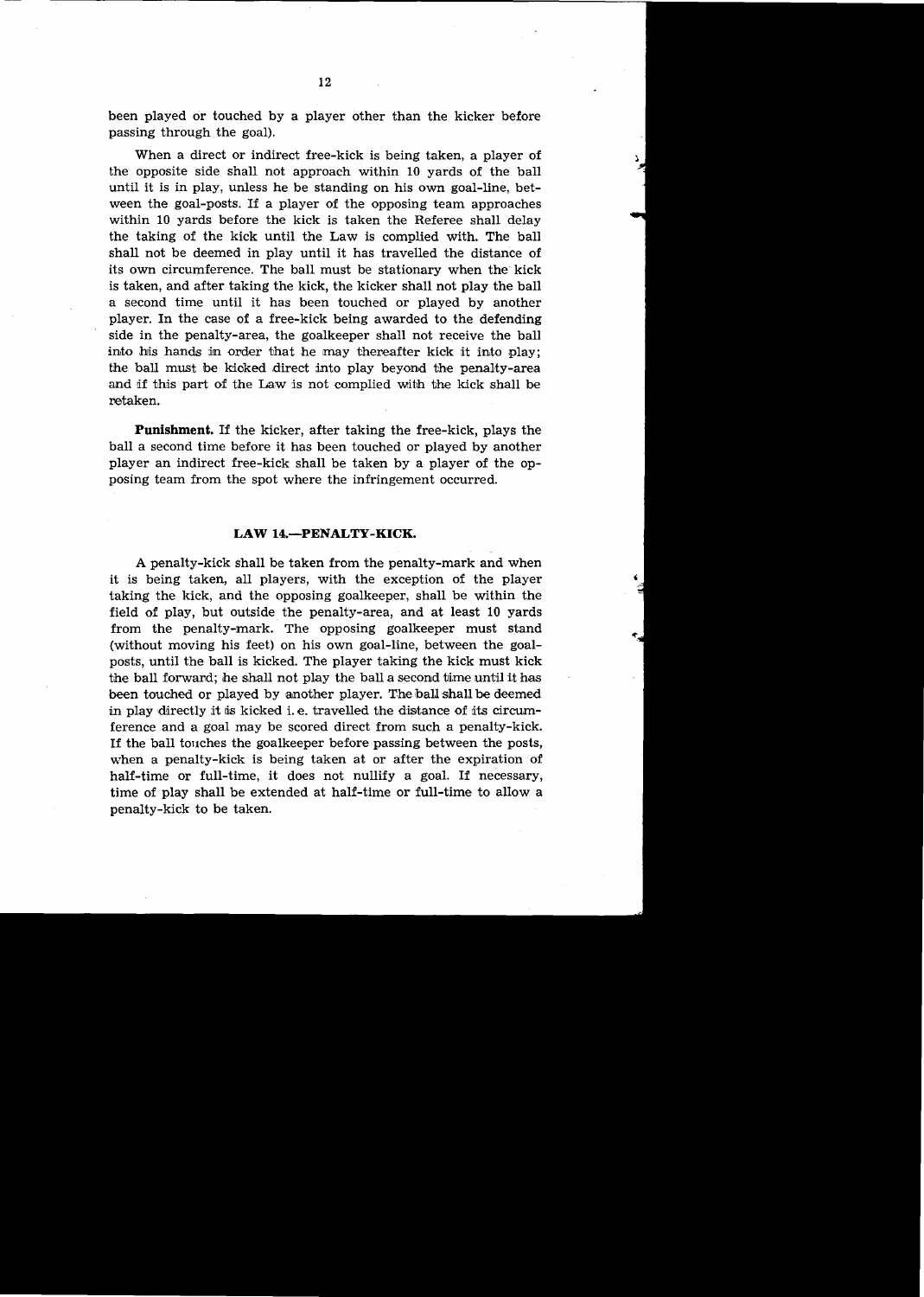#### Punishment.

(a) For any infringement by the defending team the kick shall be retaken, if a goal has not resulted.

(b) For any infringement by the attacking team, other than by the player taking the kick, the kick shall be retaken, if a goal has resulted.

(c) For any infringement by the player taking the penalty-kick, a player of the opposing team shall take an indirect free-kick from the spot where the infringement occurred.

#### LAW 15.-THROW-IN.

When the whole of the ball passes over <sup>a</sup> touch-line, either on the ground or in the air, it shall be thrown in from the point where it crossed the line, in any direction, by a player of the team opposite to that of the player who last touched it . The thrower at the moment of delivering the ball must face the field of play and part of each foot shall be either on or outside the touch-line. The thrower shall use both hands and shall deliver the ball from over his head. The ball shall be in play immediately it is thrown, but the thrower shall not again play the ball until it has been touched or played by another player. A goal shall not be scored direct from <sup>a</sup> throw-in.

#### Punishment.

(a) If the ball is improperly thrown in the throw-in shall be taken by a player of the opposing team.

(b) If the thrower plays the ball a second time, before it has been touched or played by another player, an indirect free-kick shall be taken by a player of the opposing team from the place where the infringement occurred.

#### LAW 16.-GOAL-KICK.

When. the whole of the ball passes over the goal-line, excluding that portion between the goal-posts, either in the air or on the ground, having last been played by one of the attacking team, it shall be kicked direct into play beyond the penalty-area, from <sup>a</sup> point within that half of the goal-area nearest to where it crossed the line, by <sup>a</sup> player of the defending team. A goalkeeper shall not receive the ball into his hands from a goal-kick in order that he may thereafter kick it into play. If the ball is not kicked beyond